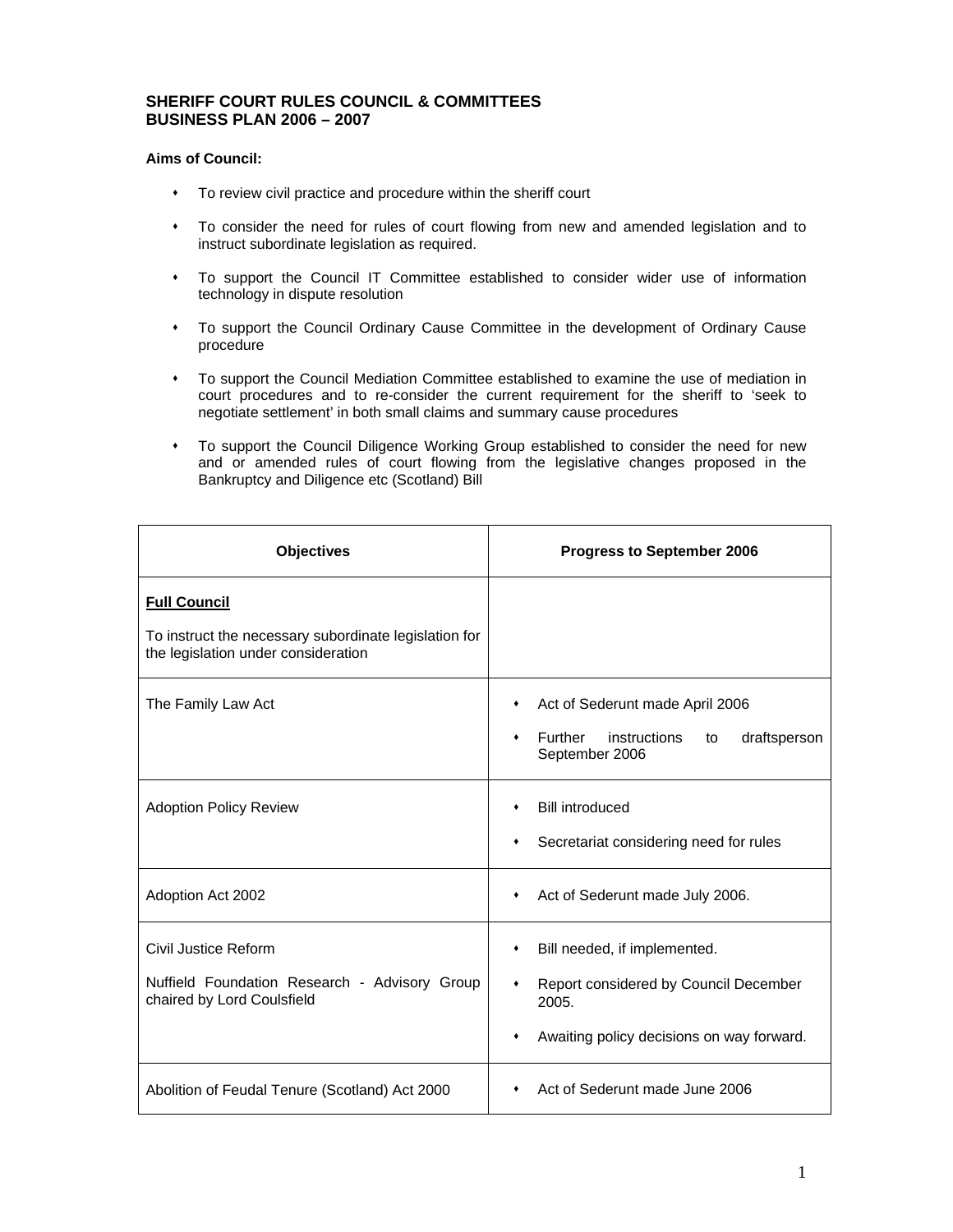| <b>Objectives</b>                                                                        | <b>Progress to September 2006</b>                                                             |
|------------------------------------------------------------------------------------------|-----------------------------------------------------------------------------------------------|
| Bankruptcy and Diligence (S) Bill                                                        | Secretariat and Diligence Working Group<br>٠<br>currently considering implications for rules. |
| Equality Act 2006                                                                        | Paper considered at Council June and<br>٠<br>September 2006                                   |
|                                                                                          | Instructions to draftsperson June and<br>٠<br>September 2006                                  |
| Miscellaneous Act of Sederunt 2006 (2)                                                   | Act of Sederunt made July 2006<br>٠                                                           |
| Miscellaneous Act of Sederunt 2006 (4)                                                   | draftsperson September<br>Instructions to<br>٠<br>2006                                        |
| Taking evidence by video link                                                            | Draft rule being revised<br>٠                                                                 |
| Amendments to Adults with Incapacity Act<br>Adult Support and Protection (Scotland) Bill | Secretariat<br>currently<br>considering<br>٠<br>implications for rules.                       |
| Vulnerable Witness Act (Scotland) Act 2004<br>Phase 3                                    | Awaiting policy paper                                                                         |
| <b>Consumer Credit Bill</b>                                                              | Secretariat<br>currently<br>considering<br>٠<br>implications for rules.                       |
| Order<br>Police. Public<br>and<br>Criminal<br>Justice<br>(Scotland) Act                  | Included in Miscellaneous Act of Sederunt<br>٠<br>(3) made August 2006                        |
| Animal Health and Welfare (Scotland) Act 2006                                            | Included in Miscellaneous Act of Sederunt<br>(3) made August 2006                             |
| EU regulation on parental responsibility (inter-<br>country child custody disputes)      | Act of Sederunt made July 2006                                                                |
| European Order for Payment and European small<br>claims proposals                        | Secretariat to attend regulation working<br>٠<br>groups and update SCRC.                      |
|                                                                                          | Secretariat<br>currently<br>considering<br>٠<br>implications for rules.                       |
| UNCITRAL Model Law on Cross Border Insolvency                                            | Act of Sederunt made April 2006                                                               |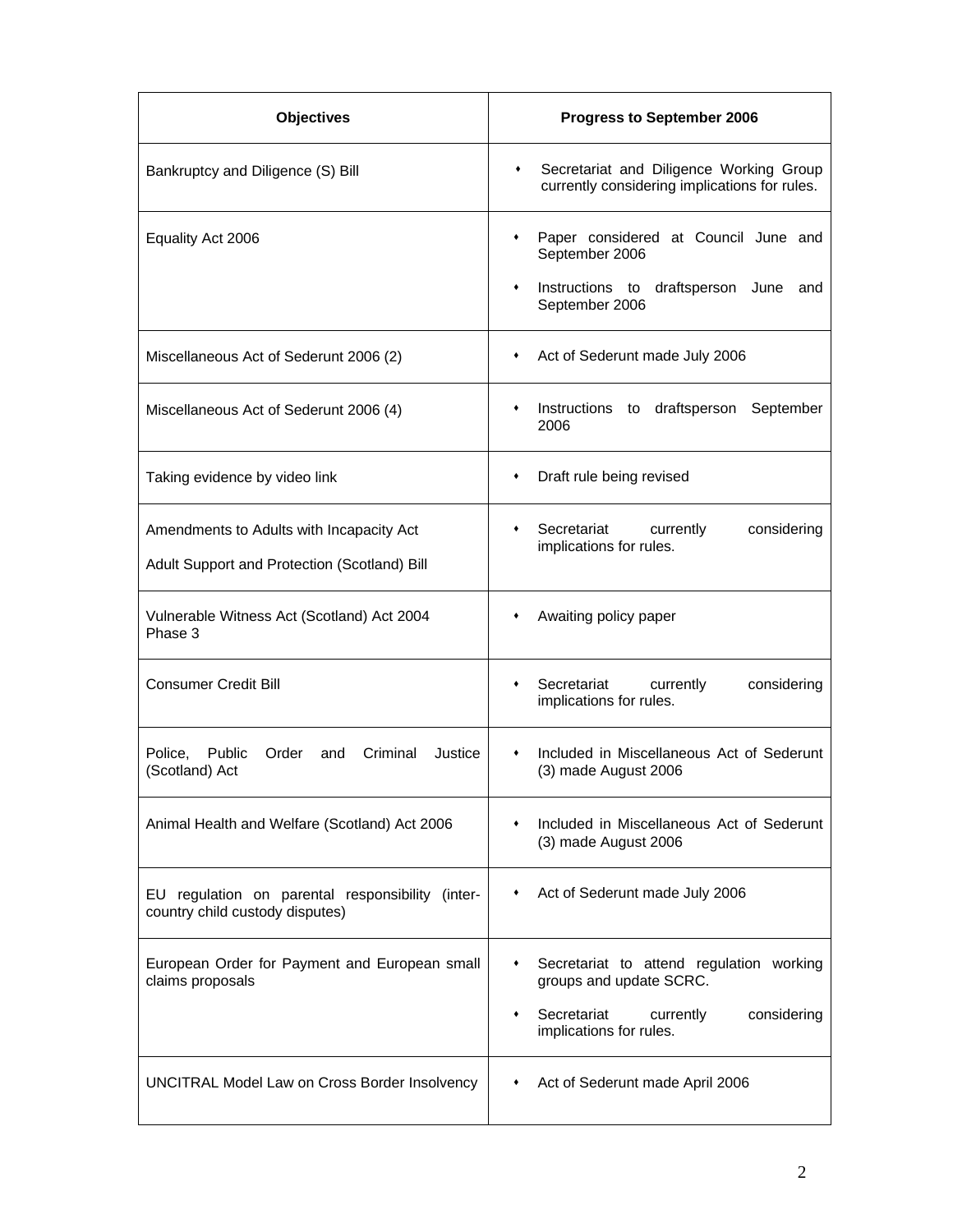| <b>Objectives</b>                                                                                                                                                                                                                                                                                                                                                                 | Progress to September 2006                                                                                                                                                                                                                                                                                                     |
|-----------------------------------------------------------------------------------------------------------------------------------------------------------------------------------------------------------------------------------------------------------------------------------------------------------------------------------------------------------------------------------|--------------------------------------------------------------------------------------------------------------------------------------------------------------------------------------------------------------------------------------------------------------------------------------------------------------------------------|
| European Directive on Enforcement of Intellectual<br><b>Property Rights</b>                                                                                                                                                                                                                                                                                                       | Draft Act awaited to be considered in detail<br>٠<br>by Sheriffs Peebles and Holligan                                                                                                                                                                                                                                          |
| Articles 81 and 82 of the Treaty Establishing the<br><b>European Community</b>                                                                                                                                                                                                                                                                                                    | Act of Sederunt made May 2006<br>٠                                                                                                                                                                                                                                                                                             |
| EU Regulations on Insolvency                                                                                                                                                                                                                                                                                                                                                      | Report<br>Academics<br>from<br>received<br>September 2006.<br>Secretariat<br>currently<br>considering<br>٠<br>implications for rules.<br>Council will consider findings and draft rules<br>$\bullet$<br>at December meeting                                                                                                    |
| <b>IT Committee</b><br>To progress the Council's aim to extend the<br>use of IT in Civil Courts in the conjoined<br>Court of Session and SCRC IT Committee<br>To pursue a revised project timetable with<br>٠<br>SCS<br>To report this Committee's findings and<br>٠<br>recommendations and progress made to the<br>Sheriff Court Rules Council quarterly                         | First Joint meeting of Committee and Court<br>$\bullet$<br>of Session IT Committee held 31 March.<br>Committee wrote to Chief Executive SCS in<br>٠<br>(April/May) re revised project timetable.<br>SCS is currently considering the issues and<br>a response is awaited.<br>Next meeting arranged for 6 December<br>۰<br>2006 |
| <b>Ordinary Cause Committee</b><br>Pending consideration by the Scottish<br>٠<br>Executive of the SCRC's recommendations<br>for a full civil justice review, to:<br>To<br>with<br>stakeholders<br>consult<br>on<br>proposals for new personal injury rules by<br>end of July 2006<br>To report the outcome of the consultation<br>$\sim$<br>to the Council by the end of December | At meeting on 2 June Council instructed<br>$\bullet$<br>release of the consultation paper but that<br>priority should be given to the release of the<br>mediation paper.<br>Consultation paper issued 19 July with a<br>$\bullet$<br>consultation period ending 18 October 2006                                                |
| <b>Mediation Committee</b><br>To consult with<br>stakeholders<br>the<br>on<br>proposals for new rules encouraging the use<br>of ADR by the end of June 2006<br>To report outcome of the consultation to the<br>٠<br>Council by the end of December                                                                                                                                | At meeting on 2 June Council instructed<br>release of the consultation paper<br>Consultation paper issued 21 June with a<br>٠<br>consultation period ending 27 September<br>2006                                                                                                                                               |